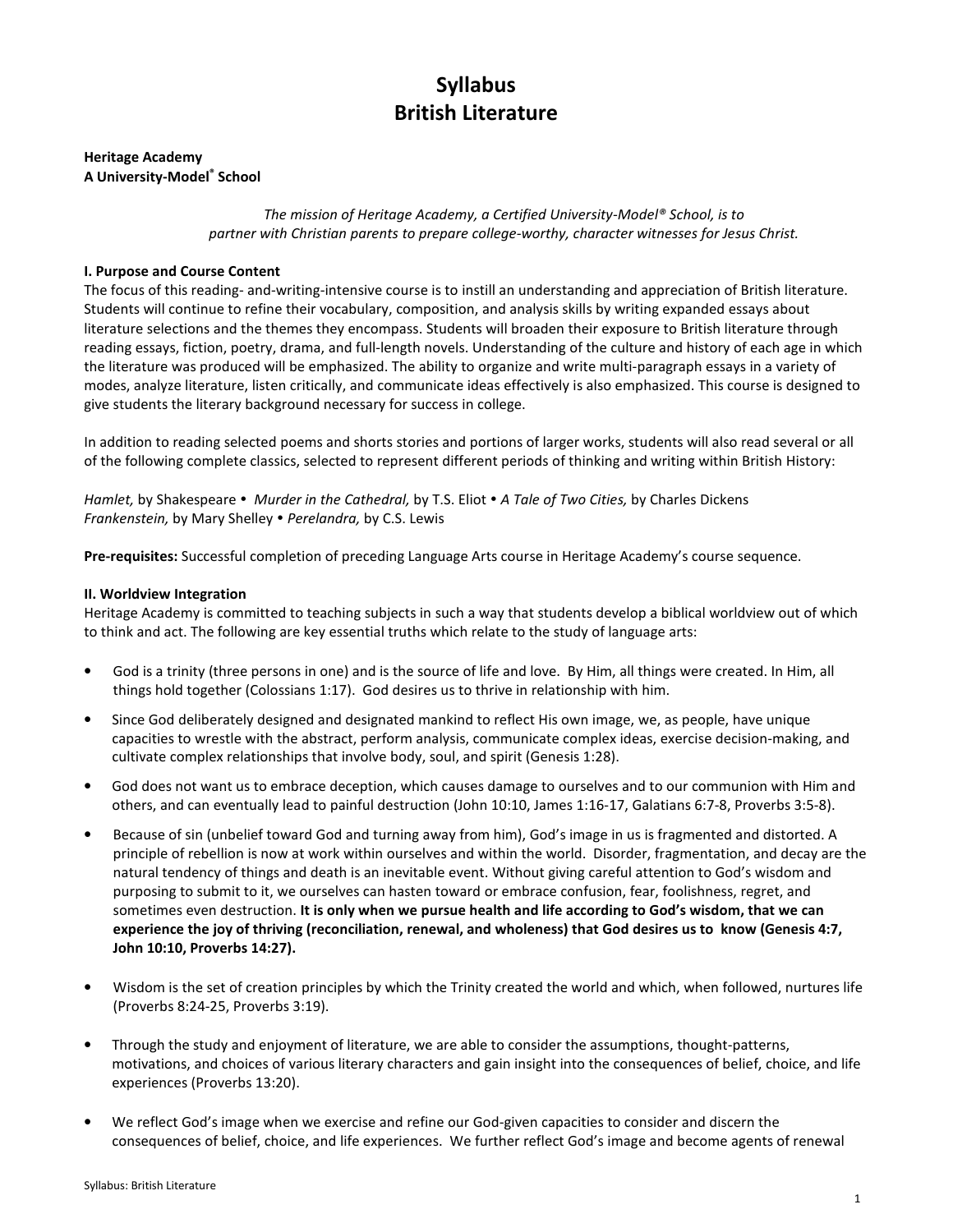when we are able to communicate our observations and related insights with skill, creativity, and integrity, and with perspective that affirms God's wisdom.

## III. Required Texts and Materials

Please reference Required Text Book List and Course Supplies List for the appropriate academic year to identify the textbooks and supplies students will need for this course. Both the Required Text Book List and Course Supplies List are accessible online.

# IV. Course Guidelines / Student Responsibilities

# A. Attendance

Attendance is imperative as concepts cannot be learned if a student is absent. Students are expected to attend class and contribute positively to the classroom environment.

 Tardiness is disruptive to other class members. Please arrive on time and prepared. All absences and tardies are considered unexcused unless accompanied by a note from a parent or guardian. Please remember that three tardies generate one absence.

As communicated in Heritage Academy's Family Manual, a passing grade awarded at the end of the semester generally requires that a secondary student has attended at least forty-two class periods during the semester. Failure to meet this minimum attendance requirement may result in an F being awarded and recorded on the student's transcript.

# B. Absences and Late Work

In the case of planned absence(s), homework that is due during the student's absence must be completed and submitted to the instructor in advance.

When a student is unexpectedly and unavoidably absent due to ill health, past-due assignments must be submitted within two course periods after the student's return to school. When an unexpected absence must occur, please be sure to notify the school office and the instructor of the students' absence as quickly as possible, preferably before the involved class occurs. This contact may occur by phone or by email.

Late work that is submitted simply "late" will be graded and penalized with a ten percent grade reduction for each course period that it is late; homework will not be accepted more than three course periods (1 week) past its due date, unless previous arrangements between the teacher and the student's parent have been agreed to in light of peculiar circumstances that are occurring beyond the family's control.

# C. Student Conduct and Preparation for Learning

For the sake of promoting a safe and focused learning environment, the student is expected to do the following throughout the course of the semester:

- 1) Arrive on time to each class period with the appropriate class materials available for access (e.g., organized notebook with dividers and filed materials, paper, writing tools, texts, and other tools as directed)
- 2) Arrive prepared to submit completed at-home assignments at start of each class period.
- 3) Arrive ready to listen, learn, *take notes*, and participate in teacher-directed classroom discussions and activities.
- 4) Ask for clarification or further explanation when a concept or direction remains unclear.
- 5) Demonstrate a spirit of cooperation, kindness, and respect toward the teacher and fellow classmates, in keeping with Heritage Academy's Code of Conduct.
- 6) Help keep the classroom area clean and orderly.
- 7) Cooperate with the parent-educator and the Heritage Academy teacher to complete homework in a timely fashion
- 8) Communicate concerns regarding schoolwork to both the Heritage Academy teacher and the parent-educator, so that these concerns can be addressed quickly.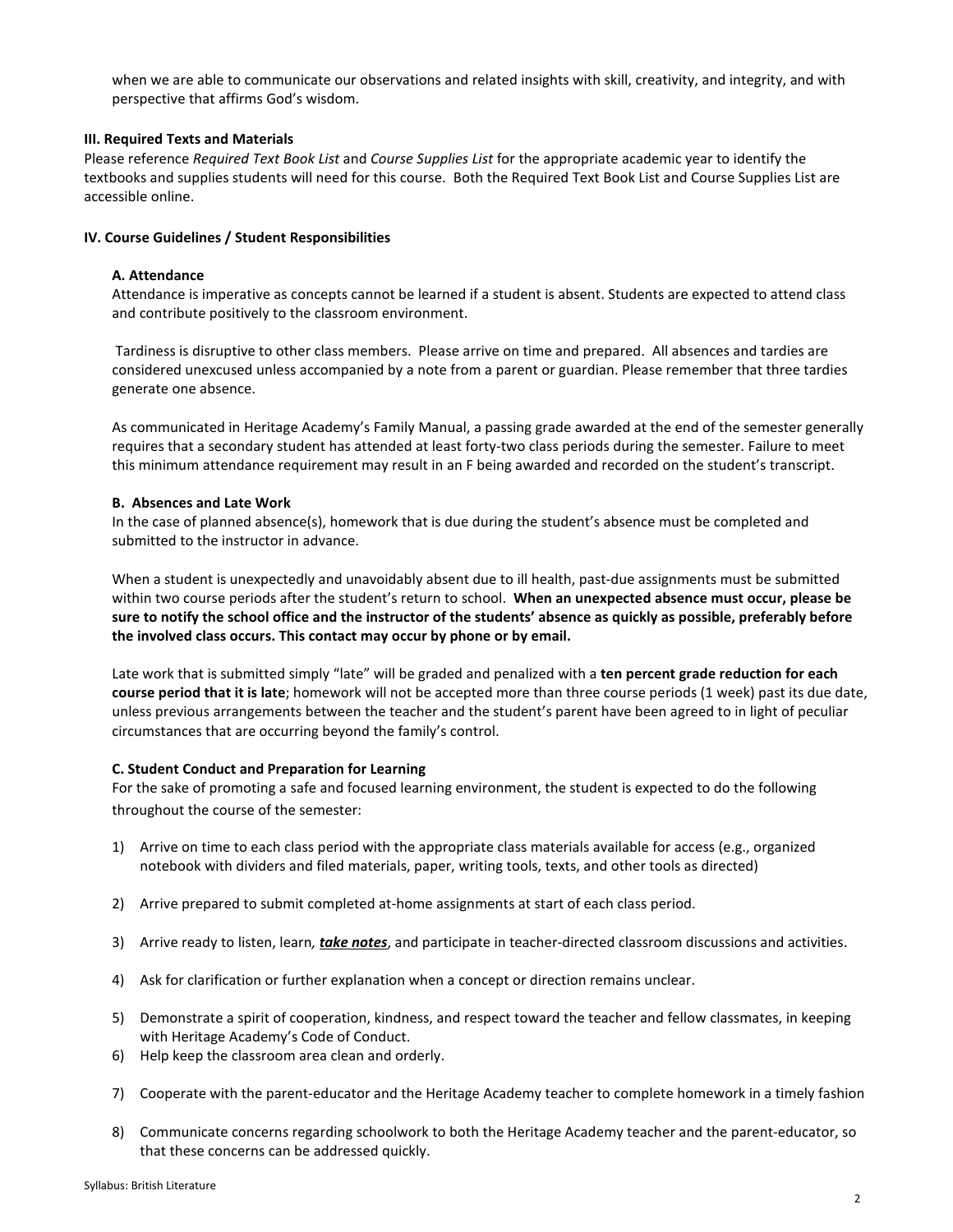9) On the whole, conduct himself or herself in a manner that is worthy of Christ and reflects the life of the Holy Spirit in him/her: " . . . that you may live a life worthy of the Lord and may please Him in every way: bearing fruit in every good work, growing in the knowledge of God, being strengthened with all power according to His glorious might so that you may have great endurance and patience, and joyfully giving thanks to the Father, who has qualified you to share in the inheritance of the saints in the kingdom of light" (Colossians 1:12).

# D. At-Home (Satellite Classroom) Investment

Daily home-assignments will be outlined on the weekly Home-Communication Sheet the student will receive each Monday. The student can expect to invest approximately 2.5 to 4 hours each week completing coursework at home in preparation for class periods. Course assignments may include any of the following:

- Reading and Literary Analysis or Response
- Writing: A number of writing assignments, varying in their focus and structure, will be given. All paragraph and essay assignments must be typed, double-spaced, in 12-point font, and include a full heading and title. Margins should be 1 inch. The Modern Language Association style format should be used on all papers. Assignments should be saved on a computer or file drive for easy corrections. I will have a blend of objective writing (essays, etc.) and creative writing (poetry, etc.) assignments in order to practice both types and highlight the individual gifting of each student.
- Completing Research / Special Projects: Students may be directed to research various topics and/or written works or to prepare special projects throughout the semester for the purpose of presenting information or arguing a point. This may include web work or interviews. Plagiarism is never acceptable.
- Vocabulary Studies
- Memorization Work (names, dates, etc.)
- Dialogue: Student may be instructed to discuss and/or explore certain topics or concepts with a parent. These assignments will be given purposefully and should not dismissed.
- Preparation for Tests: Students may be instructed to review notes, various texts, previously completed tests, scripture verses and/or to complete review questions or study guides, etc., in preparation for tests.
- Maintenance of Course Binders
- Other Assignments: additional types of assignments may be given throughout the semester at the discretion of the instructor.

## E. Assessments

Students will take several tests and craft several essays throughout the course of each semester. In addition, quizzes may be administered to monitor student's mastery of material and preparedness for tests. It is likely at that least one oral class presentation will be required of each student. A comprehensive, semester exam (1.75 hours in length) will be given at the end of each semester, scheduled according to Heritage Academy's Final Exam schedule.

## F. Grades

| Apportionment                             | <b>Grading Scale</b> |          |        |                      |
|-------------------------------------------|----------------------|----------|--------|----------------------|
| Vocabulary and other assignments: 25%     | 100-96A              | 86-83B   | 76-73C | 69-60D               |
| Tests and Major Writing Compositions: 60% | 94-90A-              | 82-80B-  |        | 72-70C- 59 or belowF |
| Semester Exam: 15%                        | $89 - 87$ B+         | 79-77…C+ | 69-60D |                      |

The course grade the student is awarded at the end of the semester will indicate the grade that will also appear on the student's transcript. To maintain eligibility for promotion to the next course in Heritage Academy's Language Arts sequence and to receive high school credit for this course, the student must achieve a percentage grade of 70% or above, translating to a letter grade of C- or above, and fulfill attendance requirements.